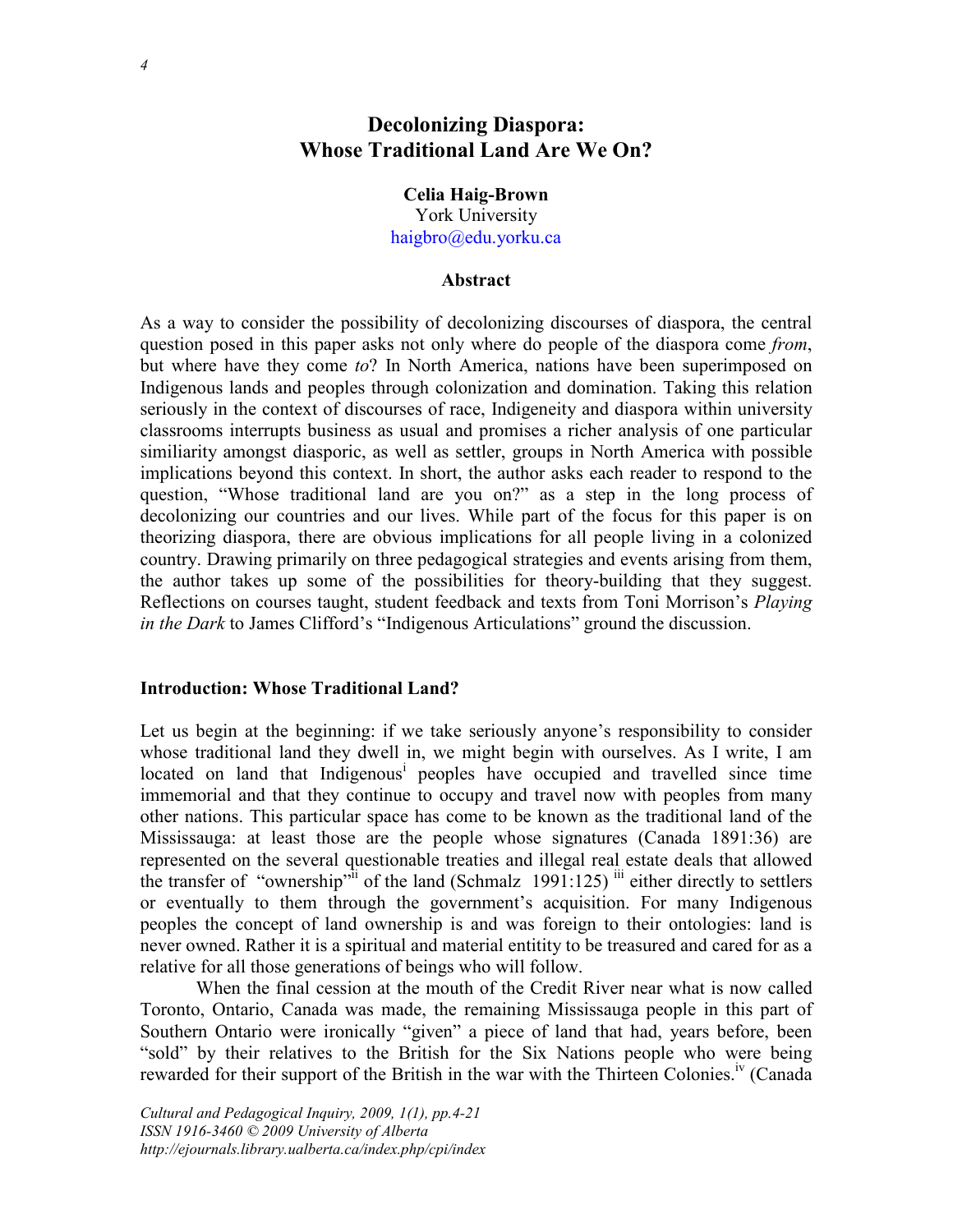1891:22-25, Dickason 1992:86-87) Additionally, the land was originally occupied by the Neutral, Petun, and the Wendat (Dickason 65, 70, 130, 434) who years earlier had been replaced by the Anishinaabe. This area was so rich in animal and plant life that, for generations, it has served as a land of plenty for the many peoples who travelled and lived here at different times of each year.<sup>v</sup> In EuroCanadian parlance, this land has a humid, continental climate, numerous rivers and tributaries running into the Great Lakes to the south and west and an annual percipitation of 83 centimenters. Since long before it was disrupted by cities and sprawling suburbs, this land was and continues to be<sup>vi</sup> a gathering place of Indigenous peoples with "complex histories of dwelling and travelling…Everyone's on the move and has been for centuries: dwelling-in-travel" (Clifford, 1997:2). For this article, the lands under discussion lie primarily within the nations now called Canada and the United States of America. That being said, for those who care to make the connections, there are implications of this discussion for colonized lands and Indigenous peoples around the globe.

As a way of focusing this article, I consider the possibility of decolonizing discourses of diaspora, by asking the central question not only where do people of the diaspora come *from*, but where have they come to? In North America, nations have been superimposed on Indigenous lands and peoples through colonization and domination. Taking this relationship seriously in the context of discourses of race, Indigeneity and diaspora interrupts business as usual and promises a richer analysis of one particular similiarity amongst diasporic, as well as settler, groups in North America with possible implications beyond this context. In short, I ask each reader to respond to the question, "Whose traditional land are you on?" as a step in our long processes of decolonizing our countries and our lives. While part of the focus for this paper is on making a small contribution to theorizing diaspora, there are obvious implications for all people living in a colonized country. Drawing primarily on three pedagogical strategies and events arising from them, I take up some of the possibilities for theory-building that they suggest. Reflections on courses taught and texts from Toni Morrison's Playing in the Dark to James Clifford's "Indigenous Articulations" ground the discussion.

#### Nigglings and Theorizing about Diaspora

Over time, this essay has struggled onto the page in a respectful effort to question a particular aspect of theorizing diaspora and through that question to make a contribution to furthering thought in the area. Evolving directly from teaching events and arising with my conviction of the need for such intervention in current theory-building, the hope remains that it will speak in good ways to those readers who are prepared to respond to the plea embedded in and articulated through the interrogation. The idea for the focus of the article originated with a niggling sensation, the perception of an absence in theorizing Diaspora, and a hesitation at pointing to that absence because of my limited work in the area. It has provided an opportunity for me to read critically in the area of diasporic studies as I tried to place my pedagogical observations within a deeper understanding of the significance of the theorizing that so many committed scholars have been thinking through and conceptualizing. This article exemplifies a form of grounded theory building in that its impetus lies in everyday practice while the synthesis it attempts seeks to inform existing theorizing as well as pedagogical practices.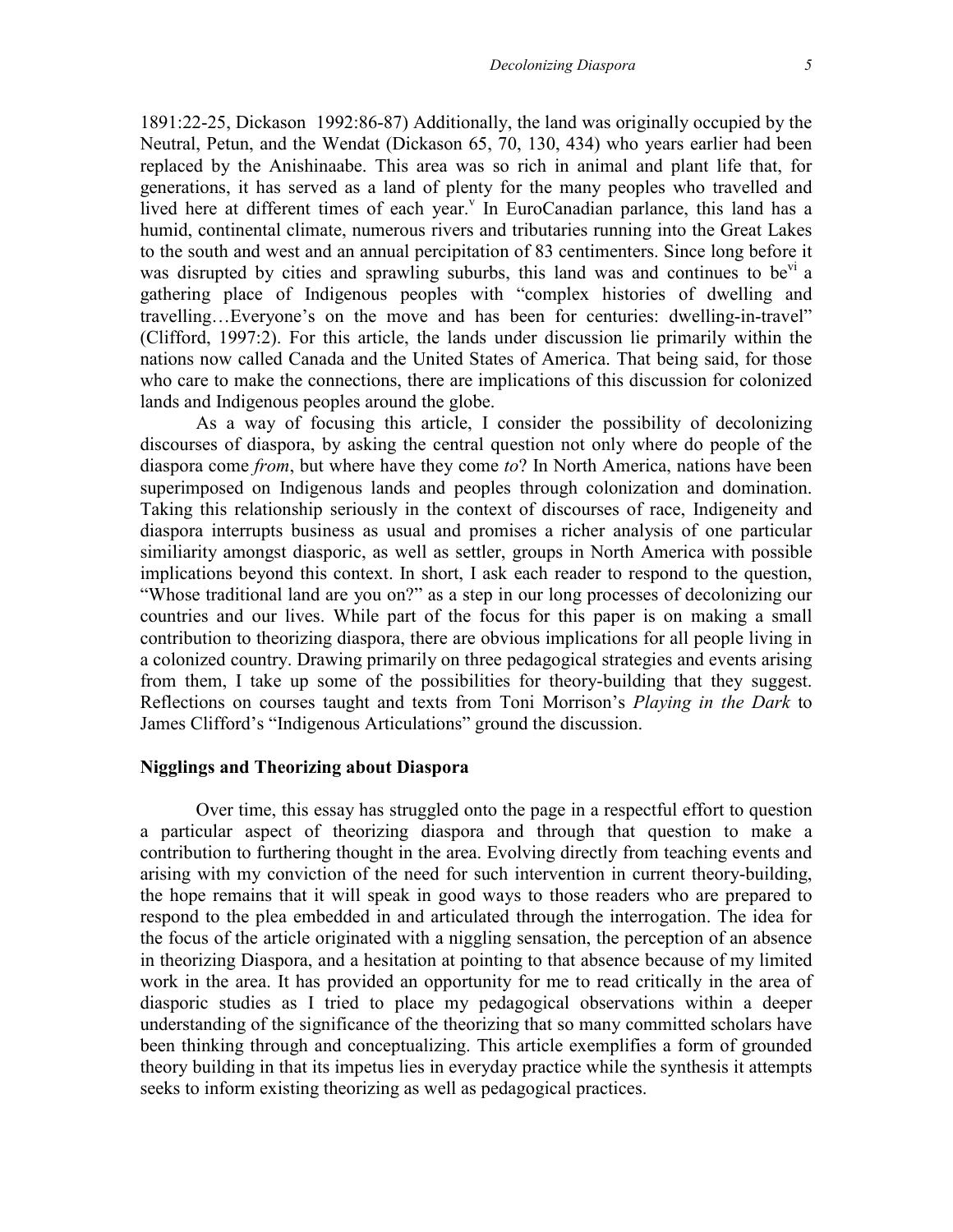Following Clifford, I take up the notion of Diaspora as involving "a history of dispersal, myths/memories of the homeland, alienation in the host (bad host?) country, desire for eventual return, ongoing support of the homeland, and a collective identity importantly defined by this relationship." (1997:247) Typically such discourse begins with the Jews dispersed out of Palestine (following the Babylonian captivity) (Braziel and Mannur 2003; Werbner 2000:12). A second commonly cited discursive instance of the word Diaspora (sometimes with the capital removed) is as an expression of the material reality of millions of West Africans captured and transported as slaves between 1502 and 1865 by White European exploiters (Brand 2001; Mirzoeff 2000). In its current expanding definition, Diaspora may be used to speak of any people who have (been) moved from a homeland, often cannot return to that homeland, and are living in a new and different space, sometimes within a group of people with similar histories, always with an attachment to that other place of origin (Clifford 1997; Werbner 2000). Indentured labourers serving capitalist expansion over the last two centuries; refugees from a range of civil wars often exacerbated by outside influences still related to the expansion of capital and global markets; and people seeking safe havens from a range of inhuman experiences in their countries of origin are only a few of those included in at least some current understandings of diasporic studies.

A edited collection published by Blackwell points to the contemporary importance of Diaspora Studies as twofold: "First, diaspora forces us to rethink the rubric of nation and nationalism, while refiguring the relations of citizens and nation-states. Second, diaspora offers myriad, dislocated sites of contestation to the hegemonic, homogenizing forces of globalization" (Brazial and Mannur 2003:7). Ultimately and most poignantly, I seek discursive consideration in diasporic studies not only of people's movement or dispersal and the homeland from which they have come, but of the lands and histories of the people in the places where they arrive. I concur with Clifford that if diasporic theory is to "travel well" in First Nations contexts, "there needs to be a significant adaptation to a different map and history." (2001:483) In relation to the Indigenous peoples of North America, keeping history and current issues visible, particularly land claims—as these refigurations and contestations develop—is paramount. It does seem to me that the tenets of Diaspora—particularly as they continue to shift and develop—deserve to be interrogated regarding their applicability for theorizing First Nations and Aboriginal situations.<sup>vii</sup> This claim remains for investigation in another paper.

#### Decolonizing Education Courses

Three pedagogical events led me to focus on this interrogation of the notion of Diaspora. The first is a student's story from a preservice teacher education course; the second, central to the paper's argument, arose in a team teaching situation in a doctoral seminar; and the third event is expressed in a graduate student's work following a course called (de)colonizing Research Methods. All three events occurred in relation to courses I regularly teach. Each provides a focus for thinking through the theoretical constructs within which I organize my thoughts and my pedagogical work as a teacher/professor of Education. Foundations of Education was one of the required courses in our preservice teacher education program: it typically encompasses disciplines such as history,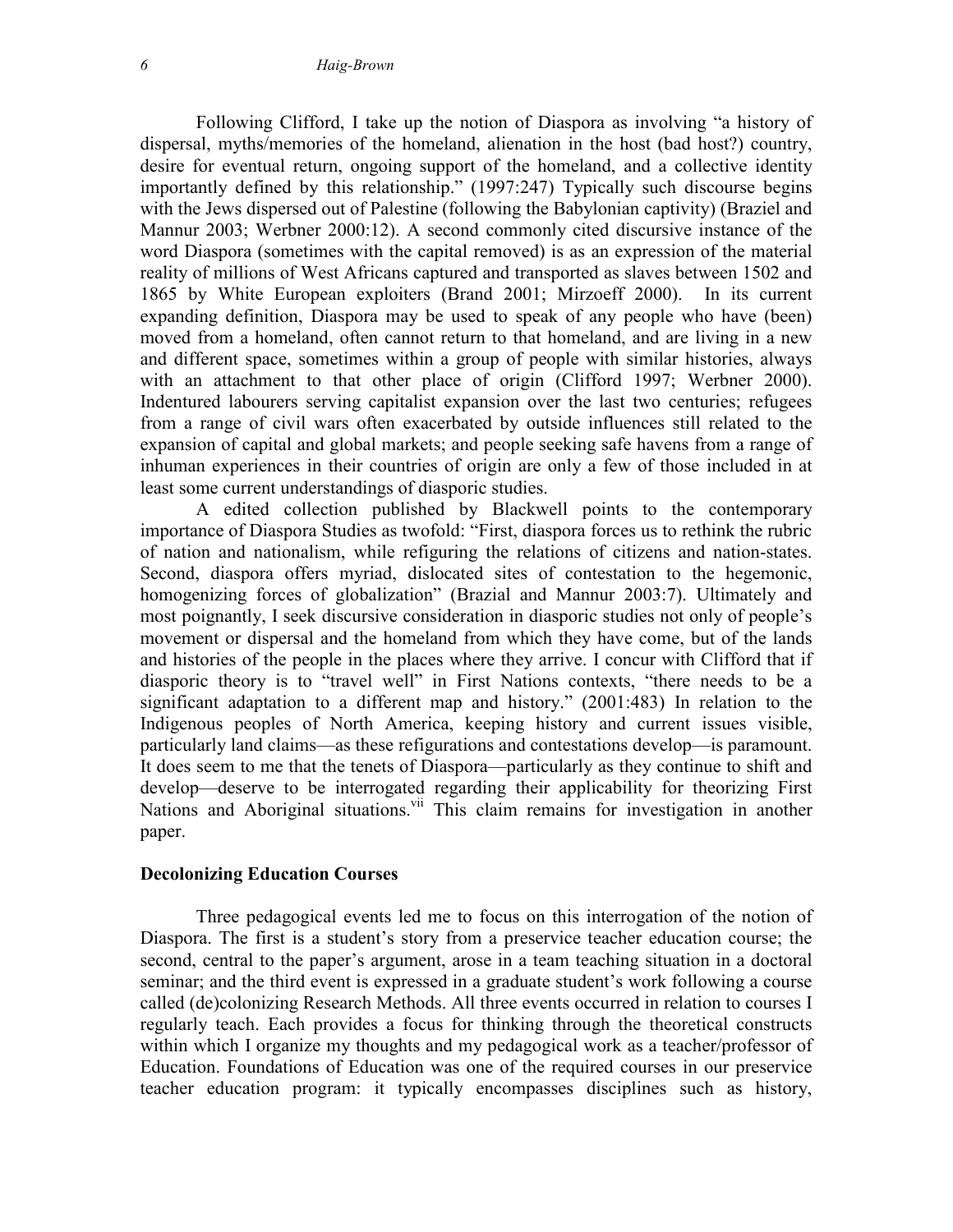philosophy and sociology and their relevance to education. We consider the history of education in Canada – which in previous iterations of the course most often began with schooling for the settlers' children; the sociology of education started with works such as Paul Willis's Learning to Labour or Bowles and Gintis's Schooling in Capitalist Society; the philosophical focused on concepts and their meanings. Some professors use the course to introduce Freudian or other pet theories and their implications for pedagogy.

In my course for preservice teachers, as in all my courses, I have come to insist that considerations of education and research in Canada begin by taking seriously the land and Indigenous people. I tell my keen students on their first day that the foundations of Canadian education are land and Aboriginal people. They listen dutifully and at first without question. We look to traditions and history. Acknowledging the first peoples of this land and their experiences of education can serve to lead the students to a clearer and deeper understanding of what was and is at stake in schools and the broader society today. While some students resist such considerations as passé, most find their understandings of schooling and the impact of the assimilationist policies practiced over the years into the present day deepen as they come to know the complex histories of schools and Aboriginal people. Land claims, the Indian Act, treaties, tuition agreements all become part of the discussions of schools in Canada. Student teachers become more prepared to take up the complexities of working with peoples from a range of histories and origins as they begin to see their relation to Aboriginal peoples – and some of the teachers are, of course, Aboriginal themselves. (A similar approach would serve well in other nations created through the process of colonization, particularly the intensive brand that accompanied the Industrial Revolution's unbridled greed for resources and labour in the quest for profit.) $v^{iii}$ 

In the foundations class, the history (and pre-*written*-history) of education in Canada begins with traditional education embedded in the everyday lives of members of the varied Aboriginal cultures and nations across the continent. In traditional forms of education, children, their parents and grandparents engaged in a lifetime of watching, learning and doing: no separation of any age group from this active participation in learning within the community occurred. Traditionally, in everyday practices, as their abilities develop, students, no matter what their age, begin doing what they are able to do. Whether it involves cleaning a fish or taking responsibility for a ceremony, learning is continuous. Commitment to lifelong learning—now a focus in theorizing and promoting adult education—is hardly a new concept in such contexts. Before contact with Europeans, there were no school buildings per se although, on occasion, people spent (and may continue to spend) time in isolation from others for particular ceremonies and practices. In many communities, these practices persist to one degree or another.

In research and graduate teaching that I did with First Nations women in British Columbia in the late 1990s, one of the students talked of ceremonies for young women reaching puberty, at which time they are removed from school for several days to spend time learning traditional ways with the older women. A non-Aboriginal graduate student in the same class, who had taught at the school being discussed, commented in amazement about having wondered where the young women in his village school went and only realizing at that moment what had been happening.

In North America, schooling—or what has been ethnocentrically called formal education—began as a relation between Europeans and Indigenous people. The initial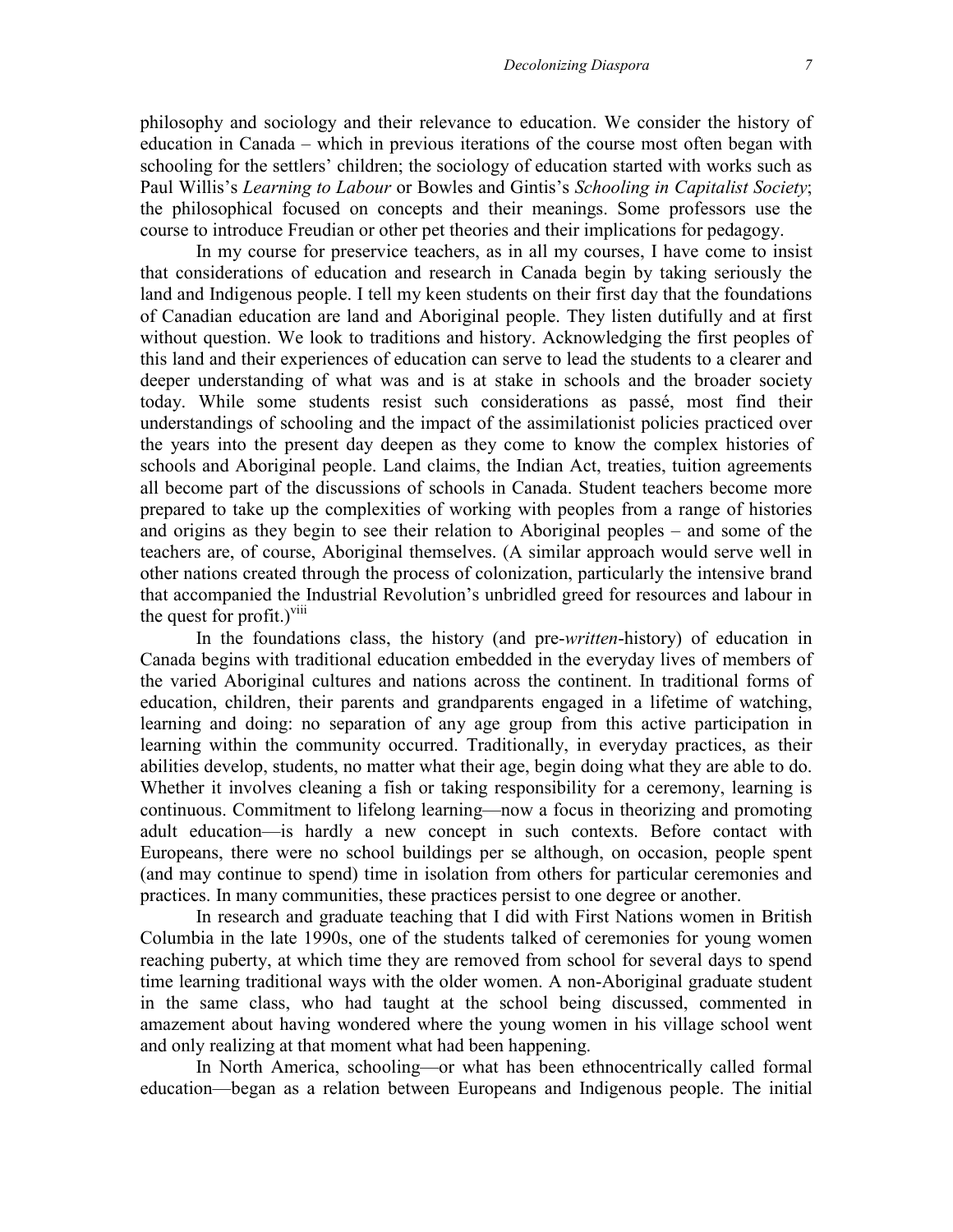efforts appeared fairly innocuous with missionaries selecting a "privileged" few students, usually boys, to participate in classes either on this continent or in Europe (Miller 1996:39).<sup>ix</sup> Most of us know that schooling fairly quickly became a major tool for attempted assimilation of First Nations peoples into that cheap source of labour demanded by the marketplace mentality of the early colonizers of what we now call Canada.<sup>x</sup> Too frequently, these roots of contemporary schooling are conveniently forgotten along with the colonial mentality that continues to inform this studied amnesia. If mainstream teacher education can continue to forget about Indigenous peoples, there will be no more call for justice to be done for the fifty-five founding nations of this country – nations that may have been intentionally involved in the establishment of Canada or coerced, forced or tricked into compliance. What does this mean for people of the diaspora who find themselves living in Canada?

At one point in this course, a Black student who had come to Canada from Jamaica as a teenager spoke with me about what she had been learning about her own existence in Canada as the course unfolded. In our conversation, she began by describing her arrival in Canada, saying that almost the moment she went out into the streets, she found herself sinking into a major depression. In therapy, later in her life, she identified her first traumatic experiences of racism as the root cause. In Jamaica, of course, as a member of the majority, she did not experience this direct onslaught of racism. As she read and heard about First Nations experiences in the class, she said she felt as if she were beginning to understand much more clearly the sets of colonial relations underpinning the racism she faced. Previously, she said, she had "always seen racism in Canada as a black and white thing." After reading Roxana Ng, Isabel Knockwood, and others and participating in class discussions, she began to see the complexity and depth of what she faced. Knockwood details her experiences of residential school and its continuing impact on the lives of herself, her family, and her friends. The assault on her Mi'kmaw spirituality, culture, and language are wounds still healing. She writes, "Many years will have to pass before the damage inflicted by the Residential School can be healed. I am still dealing with the mentally, emotionally and spiritually damaged child of five…It makes no difference that government officials and some representatives of the Catholic church have apologized to Native people for the schools" (Knockwood 1992:158). For the student teacher, this work spoke not just to Knockwood and her family's need for healing themselves, but also to her own need to heal from the effects of historical and current experiences of racism. In addition, she found herself having to consider another dimension of her presence in Canada on the traditional lands of Aboriginal people. Ng writes convincingly of the racist and sexist roots that underpin the construction of Canada as a nation. This racism began in Canada with the interventions of Europeans convinced of their superiority<sup>xi</sup> to Indigenous peoples.<sup>xii</sup>

It is this notion of relations that Ng emphasizes in her considerations of race, class, and gender in Canada's transition to a nation. Building on Ng's analysis, the student came to see herself in relation not simply to "White" people in Toronto, but in relation to all non-Aboriginal peoples who always already live in relation to Indigenous peoples and their lands, whether they are conscious of this historical fact or not. This student, if one were to consider conventional diasporic studies, could be seen as one whose ancestors have already been twice displaced—once from a country of origin in Africa and a second time from Jamaica to Canada. The lessons she learned presented her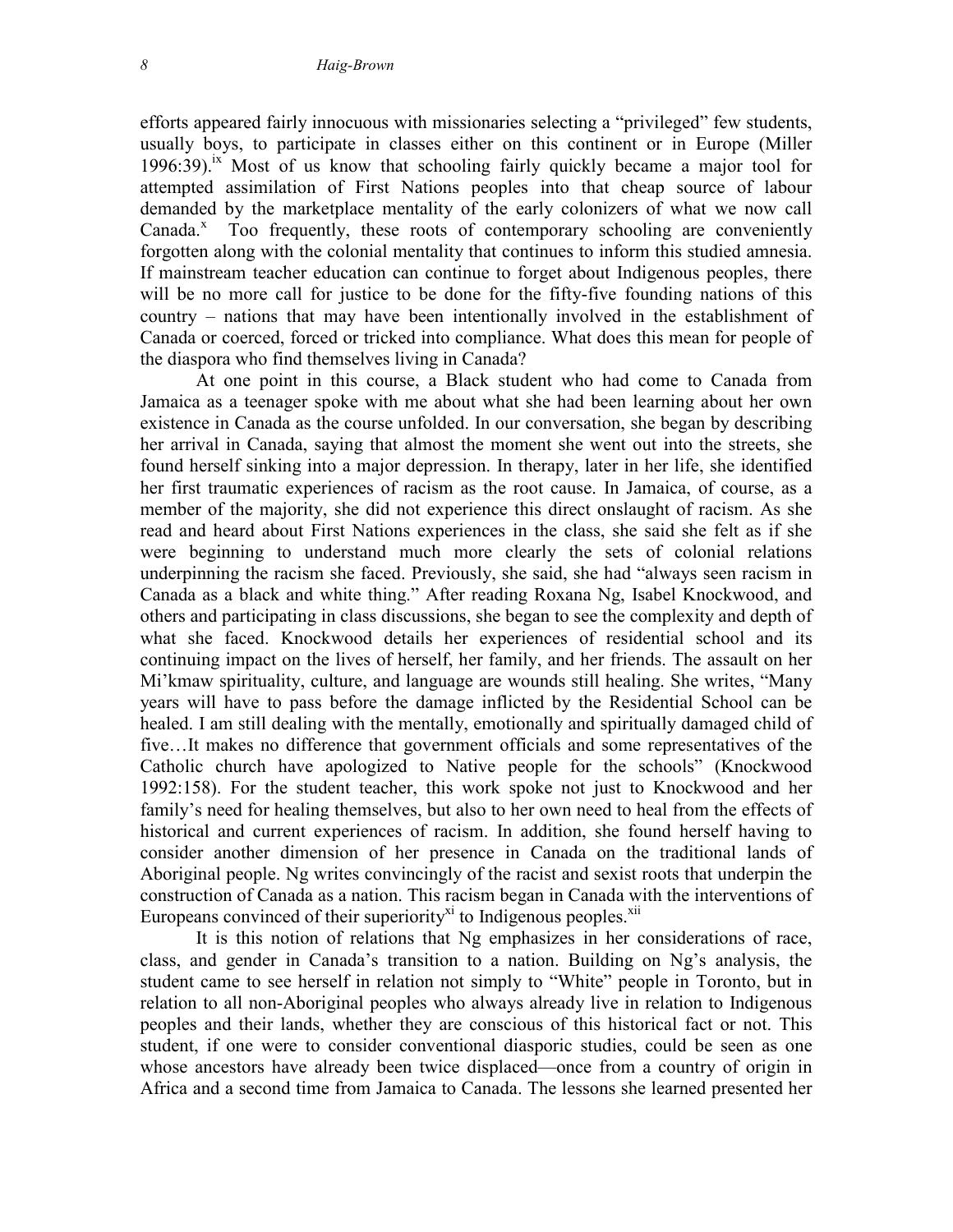with thoughts of a third displacement as she came to see her place in relation to the people whose traditional land the city of Toronto is built upon. The longing for (a) home becomes triply complicated for people in situations comparable to hers. However it is by adding a consideration of the history of the place where she has ended up, particularly in relation to the displacement of Indigenous people for the formation of the nation of Canada, that she was able to reach a deeper understanding of the complexities of her own situation and location here. Through such recognition – or perhaps through coming to know a more complete truth for the first time – the healing Knockwood seeks becomes a possibility for others within a colonized country.

#### Beyond Binary Formulations

The second event was precipitated by Professor Warren Crichlow, my colleague in the Faculty of Education with whom I team taught the seminar, Research and Issues in Language, Culture and Teaching, one of the two required courses students take in our doctoral program. Again, starting the class with considerations of land and Aboriginal people, I rather provocatively referred to two groups of people who currently live in Canada: those of Aboriginal ancestry and those of immigrant ancestry, more simply put, Aboriginal people and immigrants. For my purposes, positing this binary opposition was an effort to force a predetermined answer to the question I have since seen posed by Clifford, "How many generations does it take to become indigenous?" In my conversations with Warren, he gently pushed me to see that such binary formulations are far too reductive and disrespectful even for the sake of discussion.

I began to see how offensive and really unfair they are to people who came to this continent in ways which, while not unrelated to colonization—we cannot escape the endless march of capital across the globe—did not implicate them in the same ways as those who came with the clear intention of exploitation for profit. Many people came for better lives, to escape war and famine, to seek freedom, to start anew in a country that was advertised as *terra nullius*, empty land, there for the asking. They came through being enticed by those who were finding the First Nations labour force less than cooperative and who were seeking to occupy "Indian" lands as a way of claiming them and their resources while simultaneously developing a market for the goods Europe was producing. Tied to social Darwinism and its misguided notion of a hierarchy of the "races of man" was the conviction that First Nations people—Indians—were a vanishing race. Slavery and the slave trade, another of the evil practices that arose out of European notions of racial hierarchy and greed, forced many people to this continent. This Diaspora can hardly be collapsed with the situation of the people who forcibly took them from their homeland through what Dionne Brand has called the "door of no return." She writes,

But to the door of no return which is illuminated in the consciousness of Blacks in the Diaspora there are no maps. This door is not mere physicality. It is a spiritual location. It is also perhaps a psychic destination. Since leaving was never voluntary, return was, and still may be, an intention, however deeply buried. There is as it says no way in; no return.

In the course I taught with Warren, we read Toni Morrison's *Playing in the Dark*, a provocative text that argues that what has been considered the canon of great American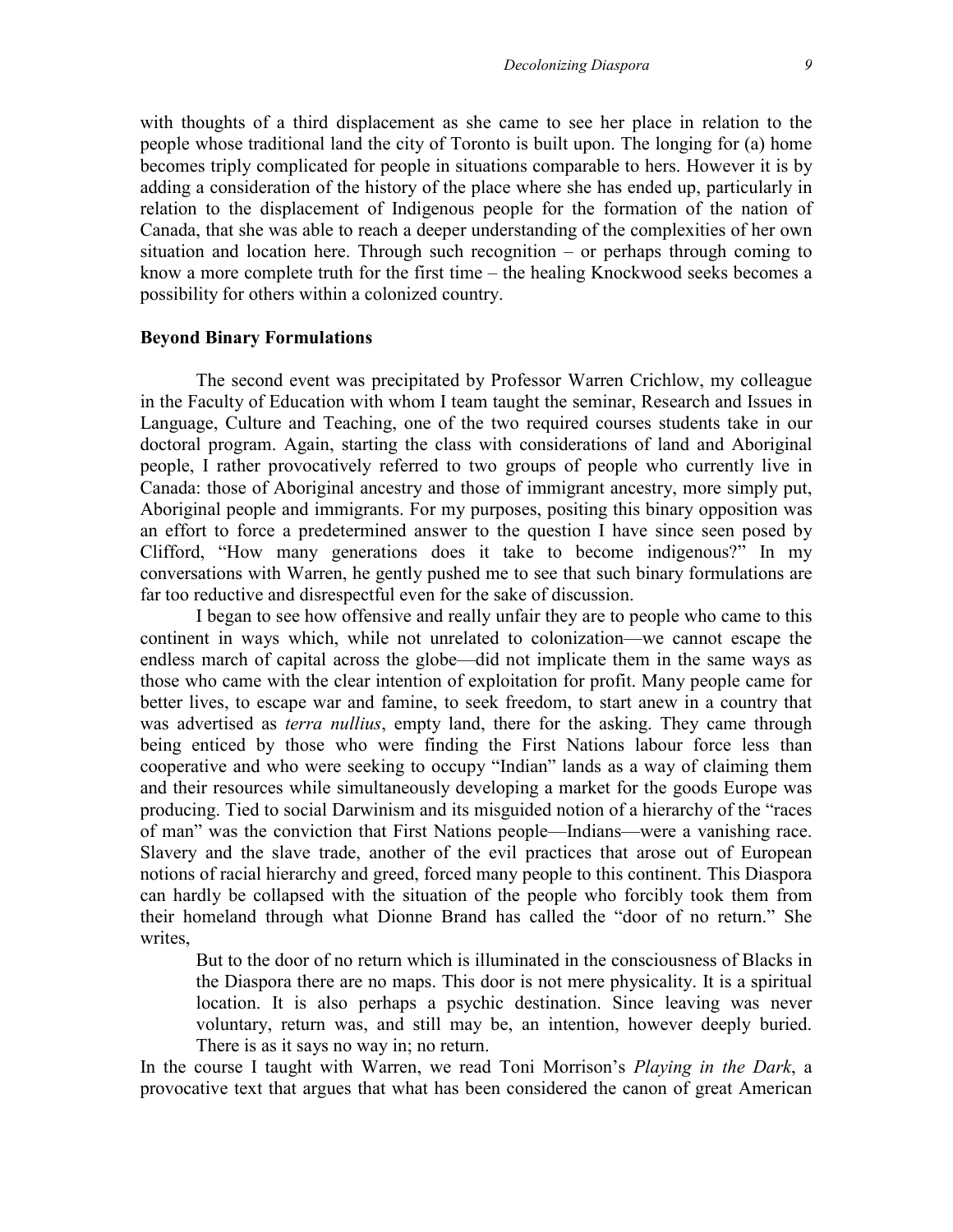literature—i.e. that written primarily by White people—most often operates in a context where an Africanist presence serves to "ignite critical moments of discovery or change or emphasis in literature not written by them." (Morrison viii). In other words, the presence of African-Americans is essential to the narratives but even as the authors use their existence to advantage, they never openly acknowledge their presence as central to the very substance of the work from plot to characterization and context.

Here I caution Canadian readers from excusing themselves from this discussion too quickly on the grounds that Morrison is examining American literature. While there may be nuances to the points being made, when one considers a Canadian context, there are enough resonances for them to be worth considering. While the formation of the United States has many distinctions from the formation of Canada, at least one thing exists in common. Both nations were created as an overlay to the many Indigenous nations whose lands became the basis of each country. While the canon of Canadian literature may acknowledge non-Whites more explicitly than those Morrison interrogates, all too often these characters also serve simply as foils for White epiphanies. They remain a shadowy presence or a presence fading to invisibility, too rarely being worthy of being the focus of critical analysis. That being said, the significance of slavery and the civil war in the United States do set up particular tensions different from Canada's, but still related to and informative to a critical view of Canadian history and its place in the literature. Morrison focuses on the diasporic (without naming it that) presence of slaves and then freed people as fundamental to the ways that White Americans have constructed themselves in their literature. Furthermore, she demonstrates with incisive clarity how literary critics have refused to engage seriously with this phenomenon. "The habit of ignoring race is understood to be graceful, even generous" (Morrison 1992:9). The Diaspora shall not be named.

As I considered theories of Diaspora and as I read and reread her text in writing this essay, I was struck by a number of things. First of all, as Warren had indicated, to divide the world of North America easily into immigrants and Aboriginal people is to do epistemic violence to many people who are now on this continent. Second, many aspects of Morrison's arguments give us new ways to think about the construction of White American literature in relation to Black America and its role in the development of the nation. But more perversely, I found myself wanting to take the critical model that Morrison establishes so eloquently and convincingly and turn it back on itself. I want to ask similar questions about the absent presence of Native Americans in the construction of America as the land of freedom from oppression, whether in the claims made by the original nation-builders or in those related to slavery and emancipation. My thoughts resonated with those of the teacher education student above who for years did not understand that the roots of Canada and its racism are based in Indigenous lands and peoples. Over the duration of the course, she came to understand her place in relation to indigeneity in Canada. Her personal journey took her to deeper understandings of the impact of racialization on her own life and on the larger society including the harm done in the name of race. In contrast, a refusal by diaspora theorists to engage with indigeneity re-creates the invisibility of the peoples who first occupied the lands that now form these nations. The very construction of a diasporic discourse in the U.S. holds a certain irony when it fails to see the oppression of Native Americans as integral to the formation of both the nation and inexticably related to the many Diasporas now there.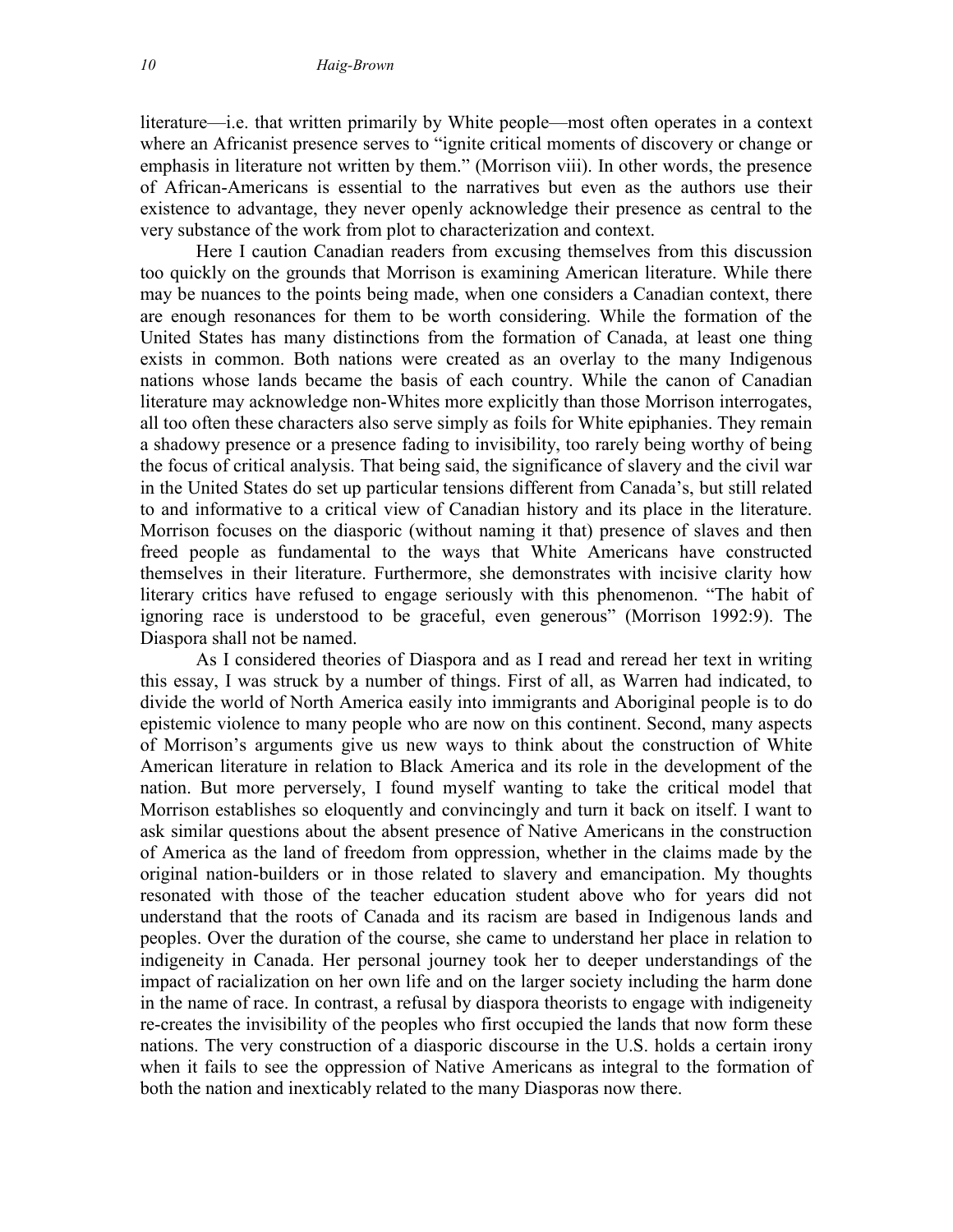Further examination of some of the points Morrison makes shows their commensurability with considerations of the place of Indigenous peoples throughout what is now called North America. In some of the following quotations, I found myself expecting and then often substituting the word Indigenous for the word Africanist or African-American and making good sense of the statements. In others, the claim held equally true for Indigenous–White relations and Black–White relations. As becomes quickly evident, her claims about literature have significant implications for discourses of Diaspora. While she is talking about American literature, she also focuses more generally on the ways that literary critics do not take up questions of race in their analyses. Herein lies another question for all readers of this essay: What questions do we ask or fail to ask in our own research that contributes to the erasure of racial "minorities"<sup>xiii</sup> from consciousness? I quote at length from her book in order to demonstrate how frequent are the possibilities for making direct comparisons between her argument and mine. I do not spend time explicating each quotation, but rather leave it to the reader to make the connections to his or her context. For me the connections to my context were clear. She writes:

Just as the formation of the nation necessitated coded language and purposeful restrictions to deal with the racial disingenuousness and moral frailty at its heart, so too did the literature…Through significant and underscored omissions, startling contradictions, heavily nuanced conflicts, through the way writers peopled their work with the signs and bodies of this presence—one can see that a real or fabricated Africanist [read Indigenous] presence was crucial to their sense of Americannness. And it shows. (Morrison 1992: 6, my emphasis)

Urgently needed is the same kind of attention paid to the literature of the western country that has one of the most resilient Africanist [read First Nation/Native American] populations in the world—a population that has always had a curiously intimate and unhingingly separate existence within the dominant one. (Morrison 1992: 12, my emphasis)

Like thousands of avid but non-academic readers, some powerful literary critics in the United States have never read and are proud to say so, any African-American [read First Nation/Native American] text. It seems to have done them no harm, presented them no discernible limitations in the scope of their work or influence. (ibid: 13)

I began to see how the literature I revered, the literature I loathed, behaved in its encounter with racial ideology. American literature [read Canadian] could not help being shaped by that encounter. (ibid: 16)

[I]mages of blinding whiteness seem to function as both antidote for and meditation on the shadow that is companion to this whiteness – a dark and abiding presence that moves the hearts and texts of American literature with fear and longing. (ibid: 33)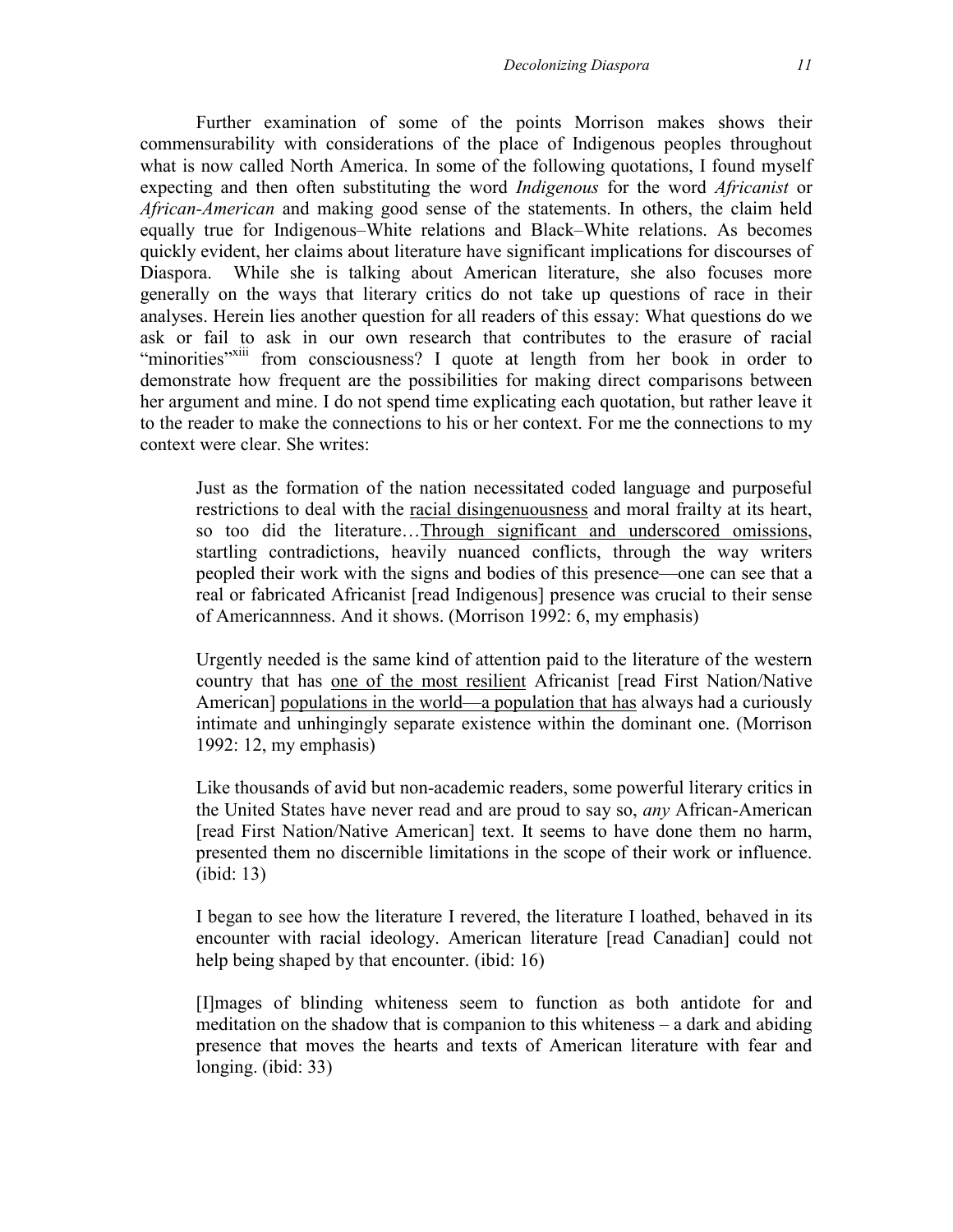Although the subtitle of Morrison's book is "Whiteness and the Literary Imagination," within the text, her focus on whiteness in relation almost exclusively to blackness misses the fundamental relation of both to Indigeneity. Here I turn her argument back on itself. Only at one point does she explicitly acknowledge an Indigenous population and then almost immediately dismisses its significance.

[A]bsolute power [is] called forth and played against and within a natural and mental landscape conceived as a "raw, half-savage world."

Why is it seen as raw and savage? Because it is peopled with a nonwhite indigenous population? Perhaps. But certainly because there is ready to hand a bound and unfree, rebellious but serviceable, black population. (ibid: 45)

I write of this absence not to try to diminish in any way the deeply thoughtful, innovative, and theoretically impressive work that Morrison has done.<sup>xiv</sup> Rather, I want to make the point that, just as this text of hers does, to focus on the people of the Diasporas in North American (and other) contexts is too often to lose sight of the land and people of the place to which they are dispersed. In this blindness, the efforts at cultural genocide exemplified by residential schools and land grabs are reinscribed. As Morrison herself writes, similarly, by avoiding an overt discussion of slavery and "race" in America, "One could be released from a useless, binding, repulsive past into a kind of history-lessness, a blank page waiting to be inscribed" (ibid: 35). Settler Canadians, in their schools and in their everyday lack of consciousness, create the conditions that allow them the same possibility of forgetting their pasts and their relation to Indigenous peoples. While it may not be the intention of those who advocate getting on with the present and not spending time "dwelling" on the past, as is amply clear in the testimonials of those who have perpetrated racist acts and those who have felt their impact, intentions are not the determining factor in perpetuating racism and its discourses. Continued refusal to acknowledge the injustices committed historically and currently in the name of colonization and nation-building leads us to a state of blindness and denial. As scholars, these are not the usual places to which we aspire.

#### Decolonizing Autobiographies

The third pedagogical event I want to focus on brings us back to the university classroom for another consideration which spoke to me of the idea of decolonizing diaspora and a further move with the potential to inform all who currently dwell in colonized lands. First the context of this event: Antiracist pedagogy is an effort to address issues of race and racism overtly in classrooms. Although it has the potential to engage students with coursework in intense ways, I have often found taking it up in teacher education classes cut discussion short. White students got defensive and students of colour got rightfully angry with them. Clearly my approach could not get at the ways that people were making sense of their relations to one another and rather than create a forum for discussion, I was creating intransigence. As Stuart Hall wrote some years ago, "You can no longer conduct black [for my purposes, anti-racist] politics through a strategy of a simple set of reversals, putting in the place of the bad old essential white subject, the new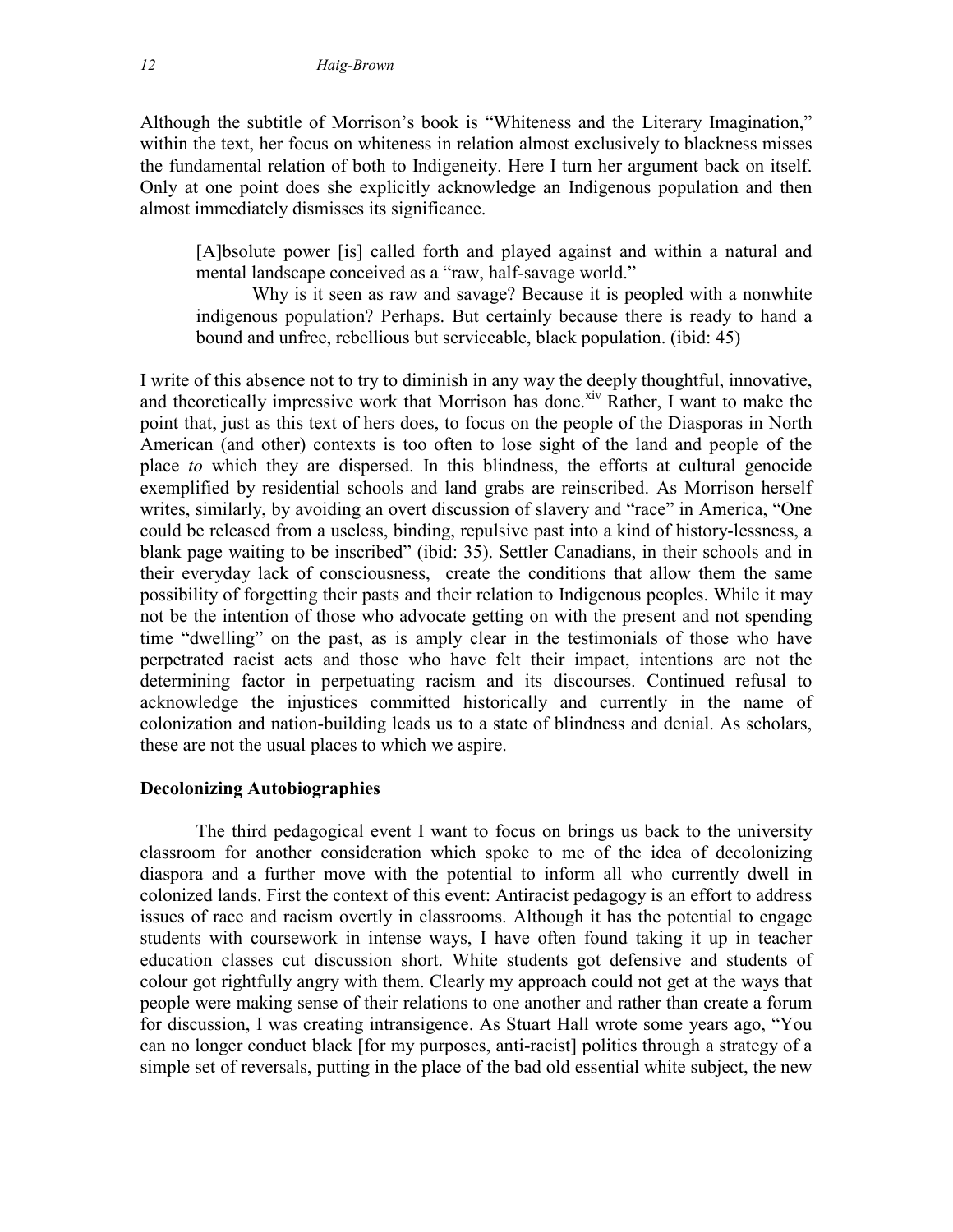essentially good black subject." (1996:444) To take up the complexity of a politic and practice to address racism, I had to find another approach.

Reading Linda Tuhiwai Smith's text Decolonizing Methodologies and Ania Loomba's Colonialism/Postcolonialism with graduate classes provided me some more interesting and productive ways to intervene in everyday understandings of race and racism. These works allowed me to build on some other ideas which have been central to my research and teaching. Taking for granted that reflexivity in research (Hammersley and Atkinson 1995)<sup>xv</sup> and starting from one's own experience in education (Freire 1971; Gore  $1993:13$ <sup>xvi</sup> are methodologically and pedagogically sound, I began working with students to have them construct what I call decolonizing autobiographies as their introduction to a graduate course in decolonizing research methods. Inextricably tied to this work is the consideration that the physically embodied and historically located self of the researcher is always an integral part of any research s/he conducts. While there are still some people who chose to hide their particular reasons for doing research, the possibility of impartiality and objectivity has been thoroughly interrogated and found wanting when one takes context into account. For example, it turns out that the person conducting research on protein transmitters has a mother who died of cancer and somewhere in her head is the notion that this research has the potential to play a part in helping people in her mother's situation.<sup>xvii</sup> As Clifford has commented, about the inclusion of what he calls "personal explorations….I include them in the belief that a degree of self-location is possible and valuable, particularly when it points beyond the individual toward ongoing webs of relationships" (1997:12). I ask people to think first about their relation to the land they are on at that moment. Although for many people living there, it is much more than simply a physical space, it does exist as a material entity. I tell them a story about the land. I ask them to imagine a sophisticated archaeological machine which would allow us to see down through the layers of earth on which we currently stand. The traces of many footprints lie buried at various levels with recent ones evident on and near the surface of that land. Deeply buried, the first human ones are those of Indigenous people—some are made recently; some longer ago than most of us can imagine. Since those first tracks were made, other sets of footprints have walked at different times on the same ground, layers upon layers upon layers. Through colonization, Diaspora, and immigration, feet of non-Indigenous peoples have arrived in traditional First Nations territories. In the layers, somewhere, our prints and perhaps those of our ancestors are lying. Regardless, we are all here now walking around in relation to one another and to the land. To be in good relation, as Métis scholar Kathy Hodgson-Smith (1997) writes, requires us to know one another, to acknowledge our relation now and historically to each other, to all things living and nonliving, especially to the earth that sustains us physically, intellectually, emotionally and spiritually.

Based on less-than-systematic study, my impressions are that this approach of asking students to make explicit their own stories of coming to be in this First Nations territory is making a difference to deep considerations of social and historical relations within the students' contexts, be they research, teaching or studying. The conversations which follow are thoughtful and open. The preservice student teacher from Jamaica written about above, in some ways, presented me with her decolonizing autobiography as a result of what she had read in class. In the doctoral seminar with Toni Morrison's work and Warren Crichlow's guidance, I moved a step further in my own understanding of my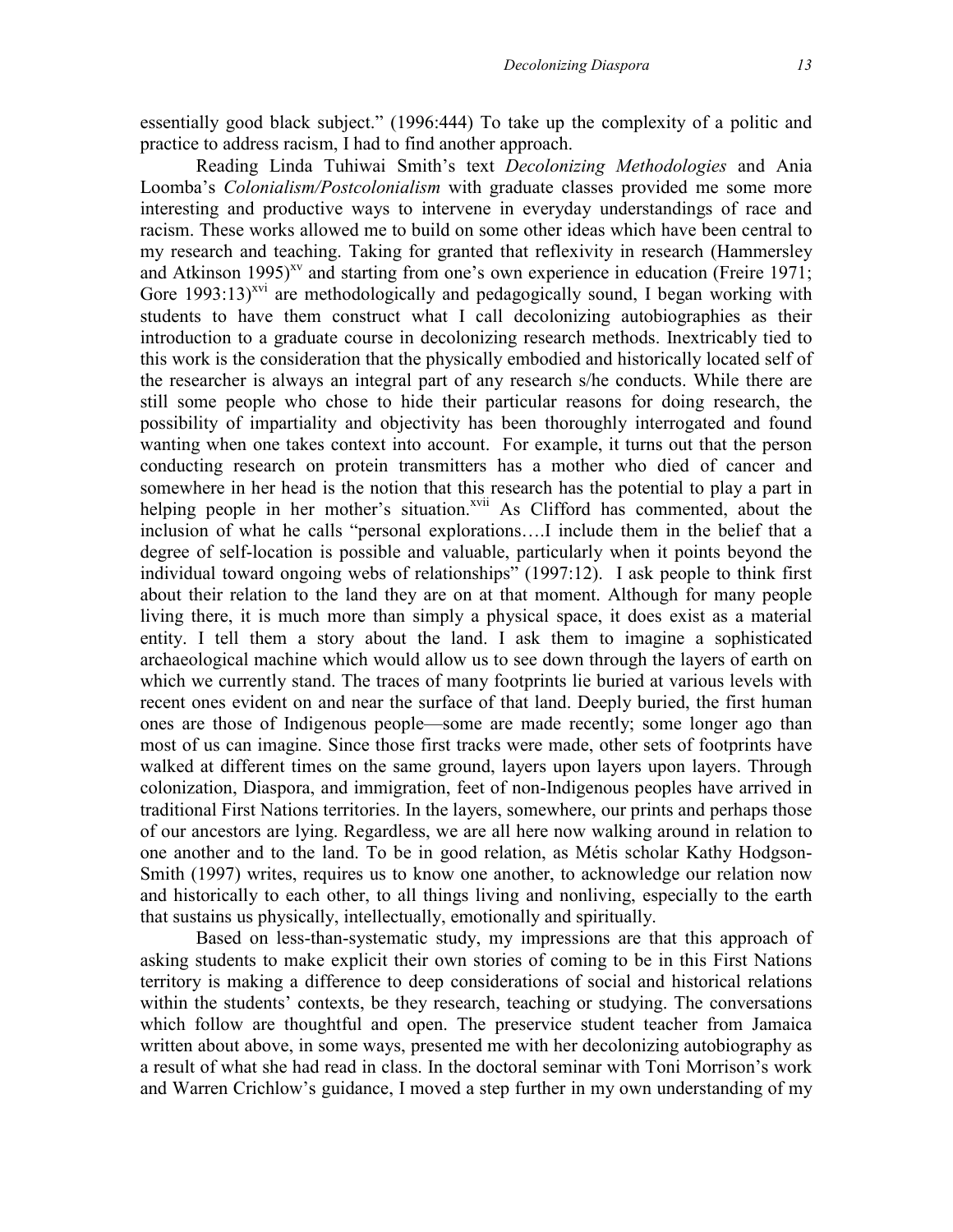relation to this land. For this class, I made explicit what had been coming to the foreground for some as they read and thought through the meanings the texts had for them. Decolonizing autobiographies have become a part of most of my classes as we struggle to make sense of various aspects of education and teaching in Canada. For these classes, I use parts of my own decolonizing narrative as a model to introduce myself. Sometimes, I start with the canoe bay on the river bank of my childhood home. Here my father, born in England, parked the wood and canvas freight canoe that he used to pole us up the river on those amazing days when the water level was just right and the west coast rain had let up long enough for wet sunshine to light up the river. My father came to Canada from England at the age of eighteen after being expelled from Charterhouse where his grandfather was headmaster; my mother came from Seattle where I too was born as she left our Vancouver Island home to have her babies near her mother. My family taught me in ways that made me feel as if I always knew that that canoe bay was used by the Kwakwaka'wakw people in earlier times. I did not know how to express my questions about where they had gone, but I also accepted tacitly that the land was always already occupied. When I moved around the province and around the country, I made myself conscious of being in Musqueam, Secwepemc, Salish, Tsimshian and Anishinaape territories. Locating myself in relation to the relevant First Nation is fundamental to my self-definition as a non-Aboriginal person in Canada, in academe, as a researcher and teacher. None of these relations to Canada is simple: none of these considerations allows me to escape from being fully implicated in the continuing colonizing narrative that supports this nation of Canada. But acknowledging this relation and tracing its roots through personal narrative and family history may be a first step in the long journey of possibility for decolonizing. I try to lead my students to some understandings arising out of this self-consciousness.

Following my story in which I touch on specific aspects of my life in what we now call Canada, my roots and my relations with Indigenous peoples in a variety of contexts, students then introduce themselves through their own stories. Some make connections to First Nations territories on which they live or have lived and some become aware of what they don't know. Their stories of being Indigenous or of coming to Canada—and their family's stories—are varied and they both historicize and complicate any notions of what it means to be part of a colonized country. What does it mean? For each person, the answer must be taken up in relation to their own coming to or being in this place. Again the simple binary distinctions of colonizer/colonized or Indigenous/immigrant fail to address the range of ways that people are a part of this country. We have stories of how we came to be here: we need to trace those stories and our place in the process of colonization—whether it is as entrepreneur, refugee, Indigenous person, adventurer, or any one of a myriad of possibilities. None of the players in these stories escape the effects of colonization, but in each case, one takes the time to think through what these effects are and what their significance is. Resonating with current theorizing around Diaspora, I say again there is nothing simple in any these stories. As Werbner writes of Diasporas,

Although the experience of exile is, in the first instance, personal and individual, long term diasporas create collective literary genres, symbolic representations, historical narratives of loss and redemption, and practical forms of political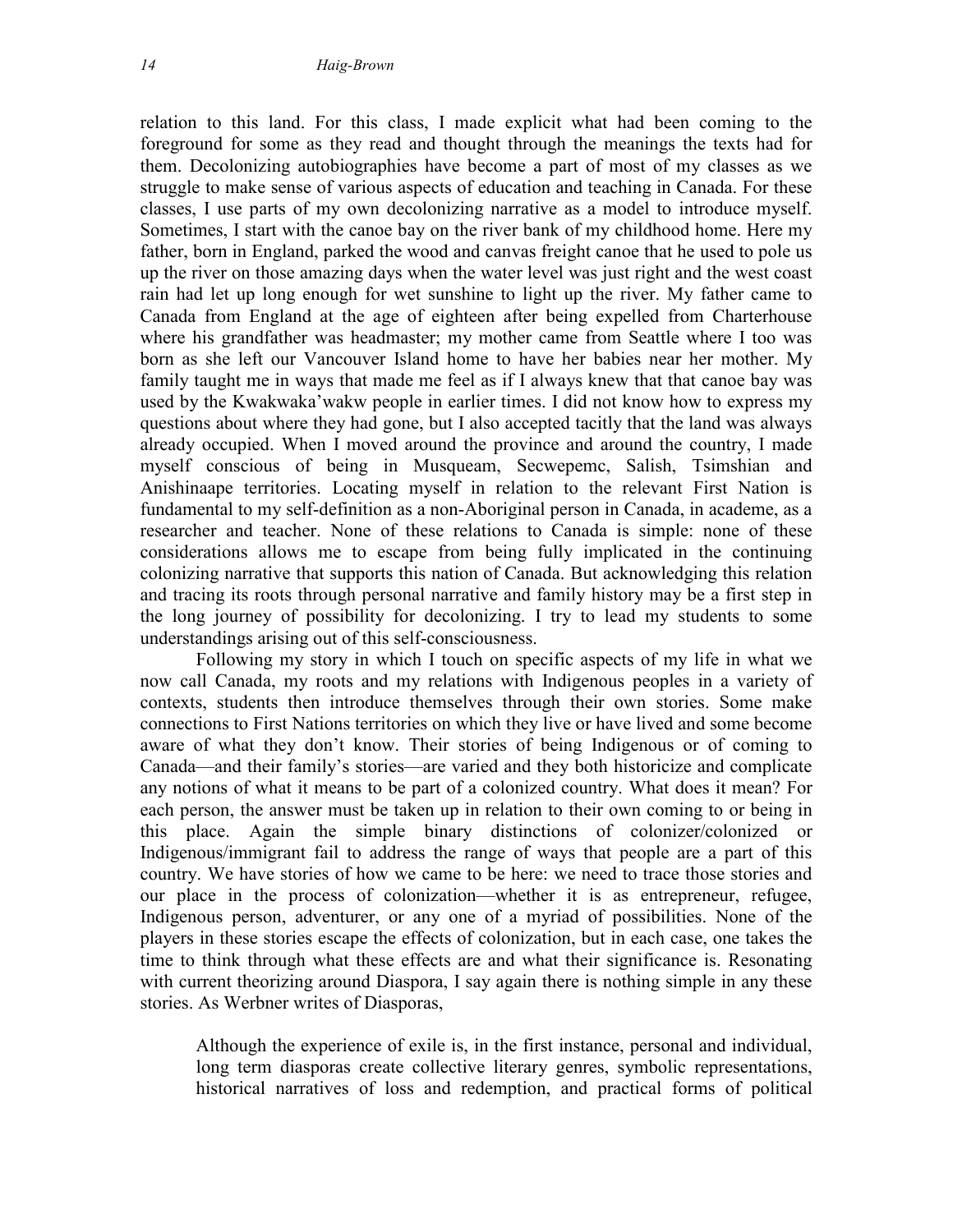alliance and lobbying that are uniquely theirs. They are embodied and perpetuated through communal celebrations and transnational economic and political connections that are often invisible to the wider society (2000:17).

Through acknowledging family trajectories in the class, we have been able to prolong and deepen our discussions of race, colonization, Diaspora, class, gender and decolonization in ways that expand rather than shut down what we have to say to each other. We struggle to talk and listen to one another while never losing sight that no matter what the story, no matter how many generations of people of immigrant or diasporic ancestry have been here, beneath all our feet is land which has existed and does exist first of all in relation to Indigenous people.

This explication of decolonizing autobiographies brings us to the final pedagogical event I want to take up in this article. It arises with one student's engagement with a decolonizing autobiography. In the class, he began to interrogate not only the diasporic routes—his father's family from China, through Guyana, and his mother from Ireland to Scotland—which took him to Kapuskasing, Ontario, Canada but he also interrogated his relation with and consciousness of (primarily a lack thereof) First Nations people in a town with an Anishinaabe name that means "Bend in the River." He followed this trajectory through in a thorough analysis in his thesis and moved successfully to doctoral work. At the University of Louisiana in Baton Rouge, one of the first things he did was to identify a Native American community in the area. After searching the web, he chose this one primarily because their website indicated that the elders were francophone and he is fluently bilingual. He drove there and made some initial contacts that led very quickly to attendance at a band council meeting of the United Houma Nation.<sup>xviii</sup> His doctoral work, now published,<sup>xix</sup> focused on the community, and he began contributing to their existing political struggles as he conducted his work. Having focused on his own decolonizing narrative, he was in a position to listen to and learn from others. In his response to an earlier version of this article, he wrote, "Not until being asked to consider my relationship to the land and the original people who live on it was I able to learn how to listen and therefore learn differently."<sup>xx</sup> While his roots in Canada can be distinguished as diasporic, it is his current relationship to the land and Aboriginal peoples which has led him to deepening awareness of the meaning of his diasporic existence.

### Decolonizing Diaspora

These three pedagogical events and the courses I teach from which they arise have given me food for thought as I pondered the significance of the notion of diaspora. It remains my conviction that complicating understandings of Diaspora with considerations of lands and Indigenous peoples promises fuller, richer and more complex theory. Such a starting point provides a place for thinking through our relations to one another differently than if we ignore notions of Diaspora and complex comings to North America. I was doing just that in the doctoral class. Too often Diaspora theory ignores the presence of Indigenous peoples who were already in place when the first and the last diasporic peoples were forced or chose to come to a land. Continuing immigration in many countries augments the possibility of perpetuating ignorance as long as the nation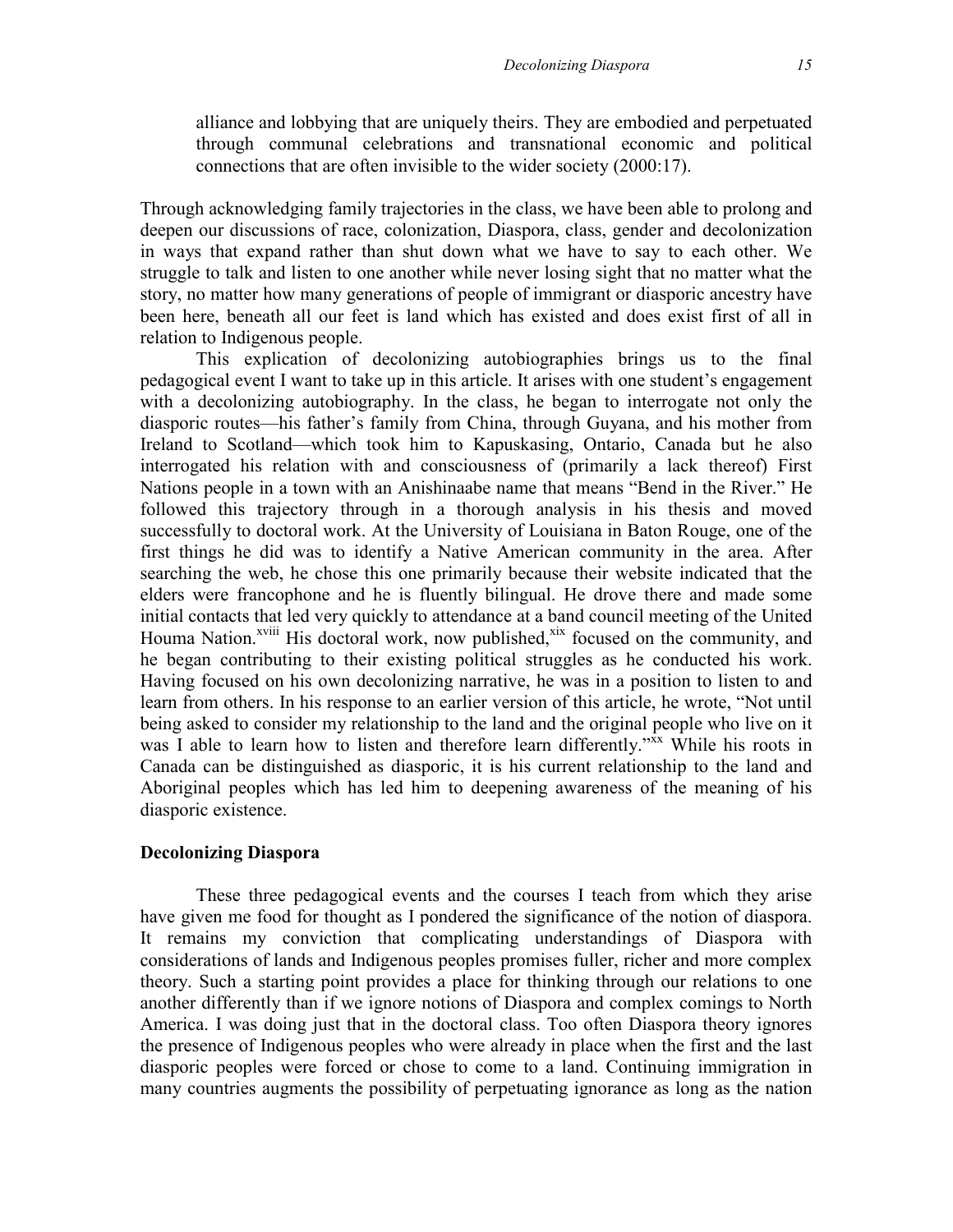fails to posit history in relation to the first peoples of the place. When will a citizenship exam ask whose traditional land one is moving on to as a way to begin to redress the attempted erasures of Indigenous people from the lands? And while it may be clear that every research in the area will not emphasize such a focus, in the same way that race, gender, and class analysis are addressed in some way in current critical scholarship, historicization of lands and the current place of Aboriginal people can come to be part of more thoughtful research. As J. Edward Chamberlin claims in his recent book, If This is Your Land, Where are Your Stories? it is time to reimagine "them and us," to move beyond simple binaries and complicate ways of thinking about people and places in all their complex relations with each other.

 At this point, I return to the notion of Diaspora. Such a proposition—to maintain the visibility of the original peoples of a land—is not made lightly. The trauma of forced dispersal under any circumstances can fill the consciousness of those involved. But to ignore the trauma of those people who have been displaced here to make room, first for the colonizers and then for those who came after under all sorts of the other conditions from slavery to starvation to war to straightforward immigration for the promise a "new world"—is to perpetuate what Gayatri Spivak has called epistemic violence. This violence is deeply ensconced in too much of our knowledge production, as is exemplified within university classrooms and on library shelves. To ignore their displacement is to reinscribe the erasure of Indigenous peoples from the lands and from the histories in ways similar to those of dominant colonizers. I reiterate the question with which we began: In diasporic theory, what does it mean to take seriously not only the land from which one comes, but the land and original people of the place where one arrives? As Werbner has pointed out in relation to current Armenian lobbies in the U.S.—following the establishment of the post-Soviet state of Armenia—"the contemporary Armenian diasporic political battle is a symbolic one: to inscribe Armenian suffering in the collective memory of a world community" (2000:17). While struggles of Indigenous peoples in Canada and the USA are usually much more than a symbolic effort, inscribing the injustices they have experienced for the past 500 years—and their resilience—in the collective memory of North Americans and, preferably, the world is one way to acknowledge and begin to redress the horrors perpetrated and to reimagine all our relations.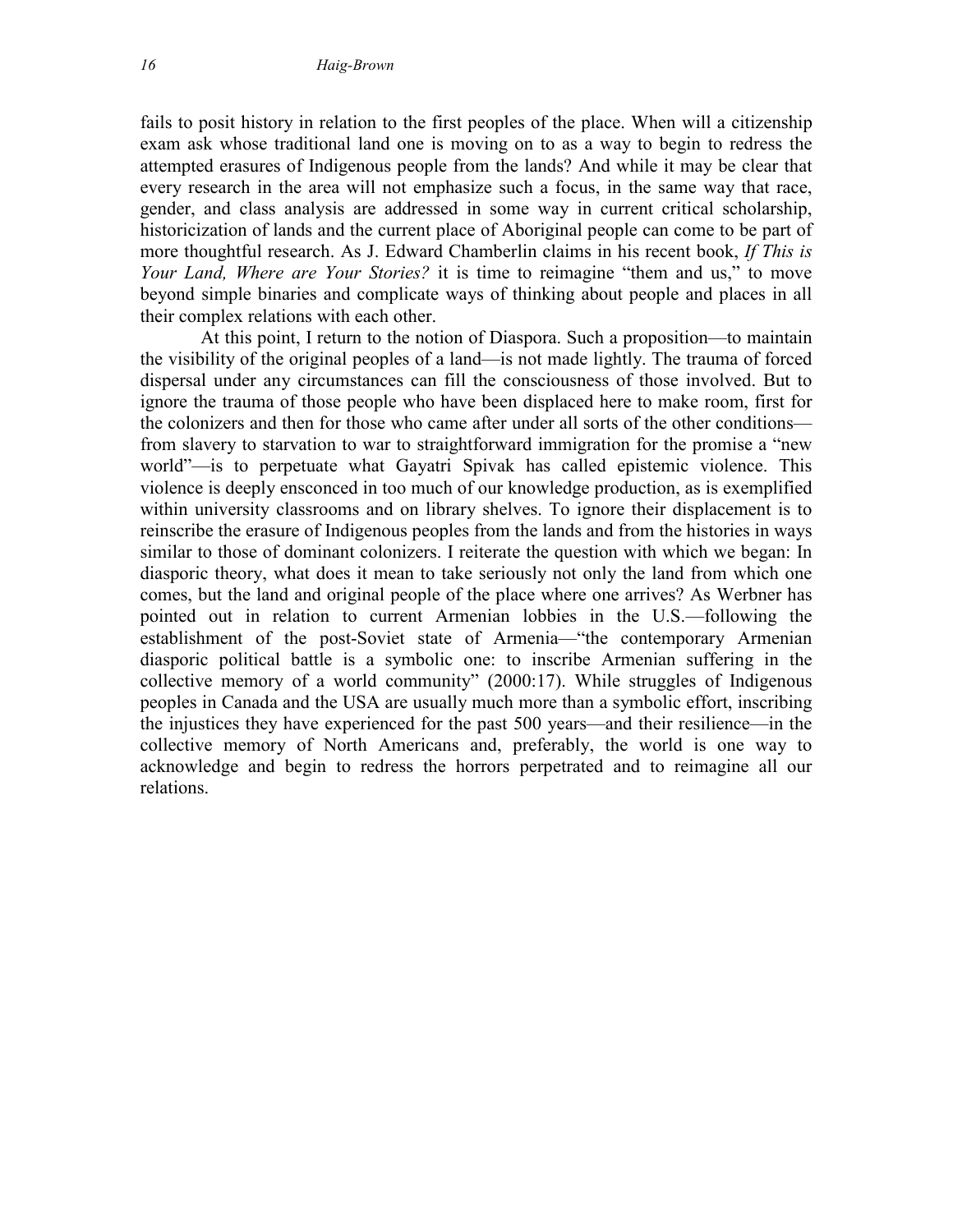### **References**

- Brand, Dionne. A Map to the Door of No Return: Notes to Belonging. Toronto: Doubleday Canada, 2001
- Braziel, Jana Evans and Anita Mannur, eds. Theorizing Diaspora. Oxford: Blackwell Publishing, 2003.
- Butler, Kim. "Defining Diaspora, Refining a Discourse." Diaspora—A Journal of Transnational Studies 2 (2001): 189–219.
- Canada. Indian Treaties and Surrenders from 1680–1890. In two Volumes, Vol.1 Ottawa: Brown, Chamberlin, 1891.
- Chamberlin, J. Edward. If This is Your Land, Where Are Your Stories? Finding Common Ground. Toronto: Knopf, 2003
- Chrisjohn, Roland and Sherri Young. The Circle Game: Shadows and Substance in the Indian Residential School Experience in Canada. Penticton, B.C.: Theytus Books, 1997.
- Clifford, James. Routes: Travel and Translation in the Late Twentieth Century. Cambridge MA: Harvard University Press, 1997.
- Clifford, James. "Indigenous Articulations." The Contemporary Pacific 2 (2001): 468– 490.
- Dickason, Olive Patricia. Canada's First Nations: A History of Founding Peoples from Earliest Times. Toronto: Oxford University Press, 1992.
- Freire, Paulo. Pedagogy of the Oppressed. New York: Continuum, 1971.
- Furniss, Elizabeth. Victims of Benevolence: the Dark Legacy of the Williams Lake Residential School. Vancouver: Arsenal Pulp Press, 1992.
- Glavin, Terry and Former Students of St. Mary's. Amongst God's Own: the Enduring Legacy of St. Mary's Mission. Mission, B.C.: Longhouse Publishing, 2002.
- Gore, Jennifer. The Struggle for Pedagogies: Critical and Feminist Discourses as Regimes of Truth. London: Routledge, 1993.
- Grant, Agnes. No End of Grief: Indian Residential Schools in Canada. Winnipeg: Pemmican Press, 1996.
- Haig-Brown, Celia. Resistance and Renewal: Surviving the Indian Residential School. Vancouver: Tillacum Books, 1988.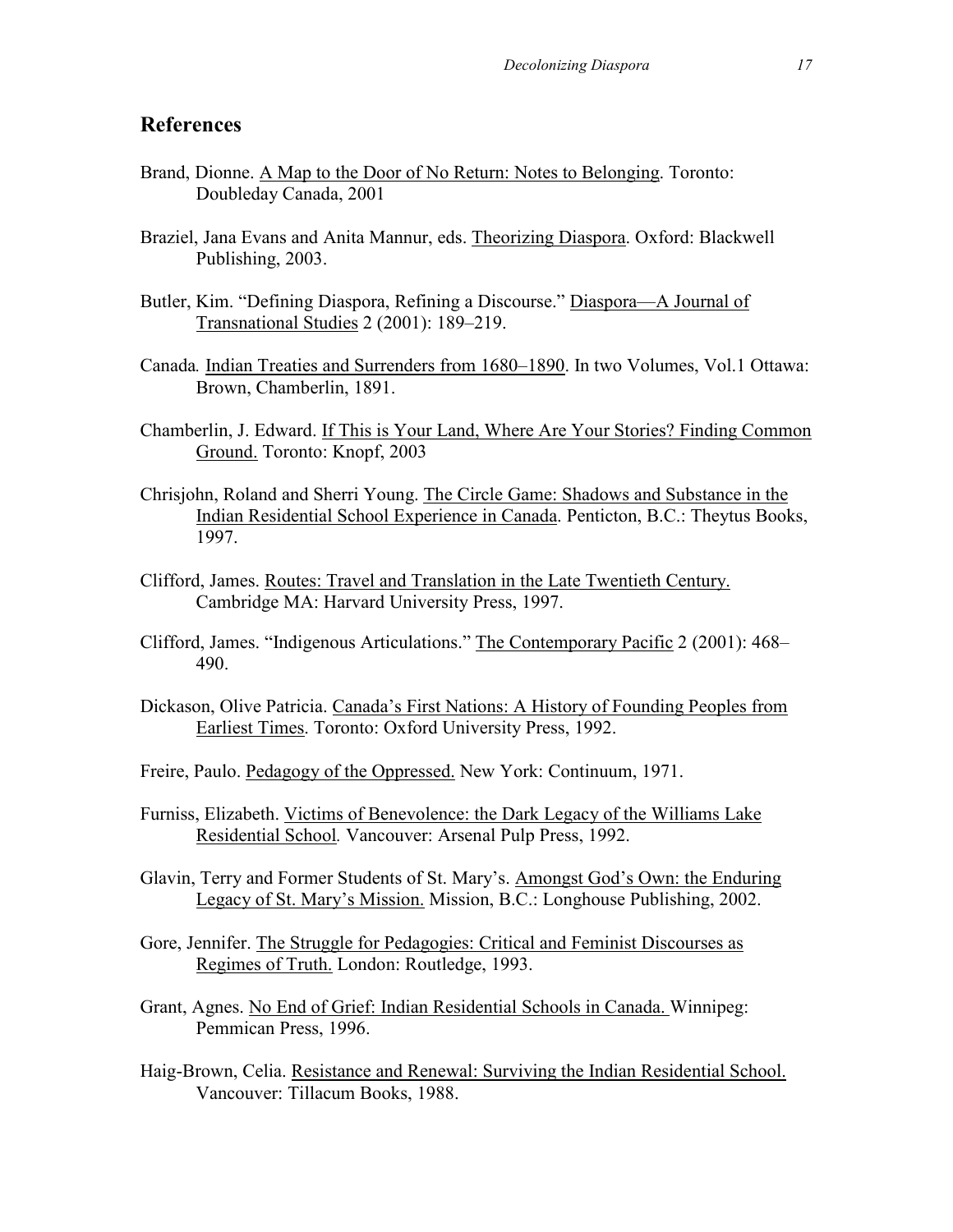- Haig-Brown, Celia and David Nock, eds. With Good Intentions: EuroCanadian and Aboriginal Relations in Colonial Canada. Vancouver: UBC Press, 2007.
- Hall, Stuart. "New Ethnicities." Stuart Hall: Critical Dialogues in Cultural Studies. Eds. D. Morley and K. Chen. London: Routledge, 1996. 441–449.
- Hammersley, Martyn and Paul Atkinson. Ethnography: Principles in Practice. 2<sup>d</sup> ed. London: Routledge, 1995.
- Hodgson-Smith, Kathy. Seeking good and right relations: Aboriginal student perspectives on the pedagogy of Joe Duquette High School. Unpbl. M.Ed thesis University of Saskatchewan, 1997.
- Jaine, Linda, ed. Residential Schools: the Stolen Years. Saskatoon: University Extension Press, University of Saskatchewan, 1993.
- Johnston, Basil. Indian School Days. Toronto: Key Porter Books, 1988.
- Knockwood, Isabelle. Out of the Depths: The Experiences of Mi'kmaw Children at the Indian Residential School at Shubenacadie, Nova Scotia. Lockeport, N.S.: Roseway Publishing, 1992.
- Lawrence, Bonita and Enakshi Dua. Decolonizing Antiracism. Social Justice Vol. 32, No. 4, pps. 120-143. 2005.
- Loomba, Ania. Colonialism/Postcolonialism. London: Routledge, 1998.
- Miller, James. Shingwauk's Vision: A History of Native Residential Schools. Toronto: University of Toronto Press, 1996.
- Milloy, John. "A National Crime": the Canadian Government and the Residential School System, 1879–1986. Winnipeg: University of Manitoba Press, 1999.
- Mirzoeff, Nicholas. Diaspora and Visual Culture: Representing Africans and Jews. New York: Routledge, 2000.
- Morrison, Toni. Playing in the Dark: Whiteness and the Literary Imagination. New York: Vintage Books, 1992.
- Morrison, Toni. Paradise. New York: Alfred Knopf, 1998.
- Ng, Roxana. "Racism, Sexism and Nation Building in Canada." Race, Identity and Representation in Education. Eds. Cameron McCarthy and Warren Crichlow. London: Routledge, 1993. 50–59.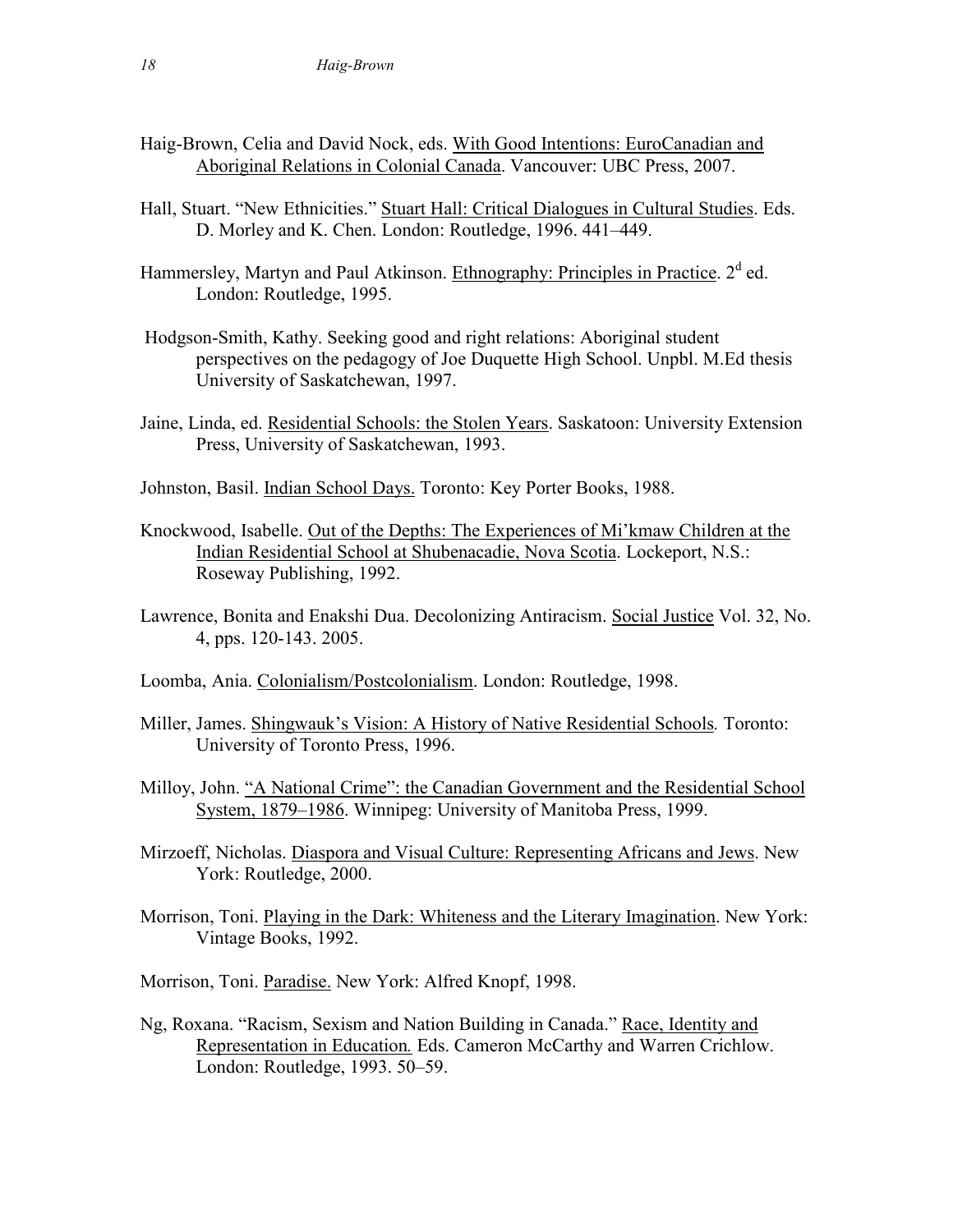- Nicholas Ng-a-Fook. An Indigenous Curriculum of Place: The United Houma Nation's Contentious Relationship with Louisiana's Educational Institutions. New York: Peter Lang. 2007.
- Roy, Parama. "At home in the world? The gendered cartographies of globality." Feminist Studies 3 (2001): 709–731.
- Schmalz, Peter. The Ojibwa of Southern Ontario. Toronto: University of Toronto Press, 1991.
- Smith, Linda Tuhiwai. Decolonizing Methodologies: Research and Indigenous Peoples. New York: Zed Books, 1999.
- Werbner, Pnina. The Materiality of Diaspora—Between Aesthetic and "Real" Politics, Diaspora—A Journal of Transnational Studies 1 (2000): 5–19.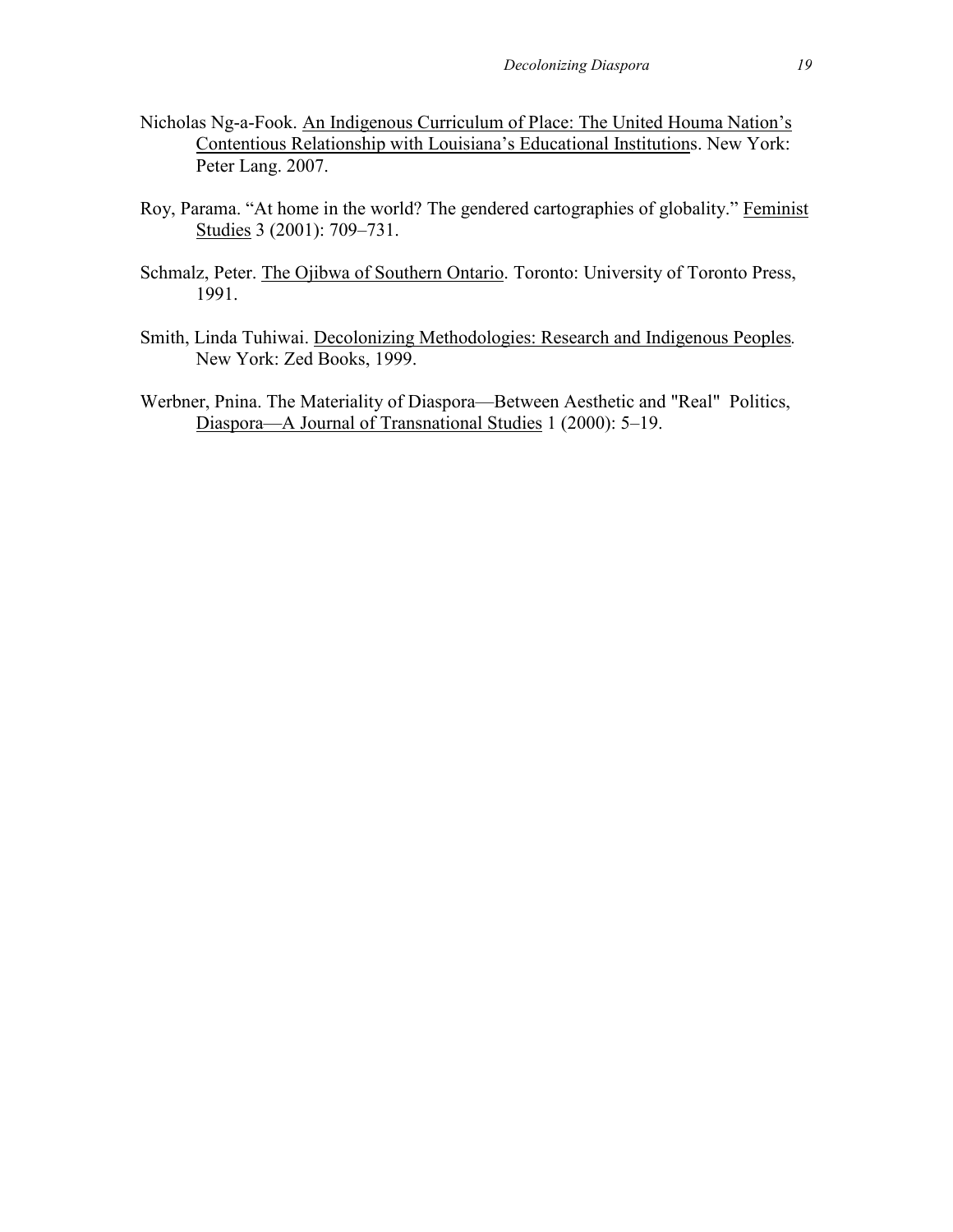## Endnotes

Acknowledgements: I am very grateful to Professor Vijay Agnew, the Director of the Centre for Feminist Research who invited me to participate in the conference, "Diaspora, Memory and Silence: Who Calls Canada Home?" at York University in October 2003. This article is based on my presentation at that conference. I also want to thank Professor Nombuso Dlamini at the University of Windsor and Professor Cecille De Pass, former President of the Comparative and International Education Society of Canada, both of whom invited me to present versions of this paper to their constituents. I have benefited from comments made by them and members of those audiences. I am particularly grateful to my graduate students Nicholas Ng-A-Fook and Karleen Pendleton-Jimenez for their thoughtful critique. I am grateful to anonymous reviewers for their useful directives. Finally, I thank my partner Professor Didi Khayatt for her on-going support and input in all my scholarly pursuits.

l

<sup>&</sup>lt;sup>i</sup> As always, a comment on terminology related to Indigenous peoples is necessary. The appropriate words are all hot political topics with rapidly changing connotations. At this time, I use the word Indigenous to refer to all peoples who have an articulated spiritual and material connection to a land they and their ancestors have occupied since time immemorial. First Nations refers (now) to a limited Canadian subset of people who associate themselves with the national body, the Assembly of First Nations. Aboriginal is used somewhat exchangeably with Indigenous, with the meaning "out of the original people." Some authors have different interpretations and find the word somewhat offensive. Native American is a generic term for the Indigenous peoples of the United States of America. Specific names of Indigenous nations such as Anishinaabe or Secwepemc are most appropriate as they are the current anglicizations of the words the people have for themselves. They too are in flux. In this case, language is on the move….

<sup>&</sup>lt;sup>ii</sup> Throughout this section, I have used quotation marks to indicate concepts that really do not translate fully from various Aboriginal languages to English. While I realise that this may appear to be something of an obfuscation, it is actually intended to be a marker of the incommensurability of the concepts.

iii Most scholars have argued that in the early surrenders the Indigenous people were not aware of the full impact of their land cessions. They correctly argue that the Indian cultural perspective considered the land much like the air we breathe—given to all, but not specifically "owned" by anyone.

<sup>&</sup>lt;sup>iv</sup> "For the 5,000 Iroquois refugees who congregated between the Genesee River and the Niagara, the British negotiated with the Mississauga, as they called the Ojibwa on the north shore of Lake Ontario, and purchased land along the Grand River in Upper Canada." (Dickason 1992:186-86)

V Interestingly, an Anishinaabe friend Mona Jones of Garden River First Nation referred to the area as a "breadbasket."

<sup>&</sup>lt;sup>vi</sup> There are many annual gatherings of Aboriginal peoples in the area including the Canadian Aboriginal Festival held in November of each year. Of course, many of the Indigenous peoples who gather for the festival do not know the stories of this particular place and what it has given to the people since their creation stories and those that follow tell how they first appeared here.

<sup>&</sup>lt;sup>vii</sup> For one such discussion, see Bonita Lawrence and Enakshi Dua. (2005). Decolonizing Antiracism. Social Justice Vol. 32, No. 4, pps. 120-143.

viii See Ania Loomba (1998), 3 cf.

<sup>&</sup>lt;sup>ix</sup> James Miller (1996) posits the starting point of residential schools in Canada with the Récollets, an order of the Franciscans, in 1620.

<sup>&</sup>lt;sup>x</sup> For examples of this work see Haig-Brown (1986); Johnston (1986); Furniss (1992); Knockwood (1992); Jaine (1993) ; Grant (1996); Miller (1996); Chrisjohn and Young (1997); Milloy (1999); Glavin and Former Students of St. Mary's (2002).

 $x<sup>x<sub>1</sub></sup>$  Unfortunately, these attitudes persist to the present day particularly for those who feel they have a lot to lose if they recognize the debts owed and the immoral and illegal acts which have provided their secure